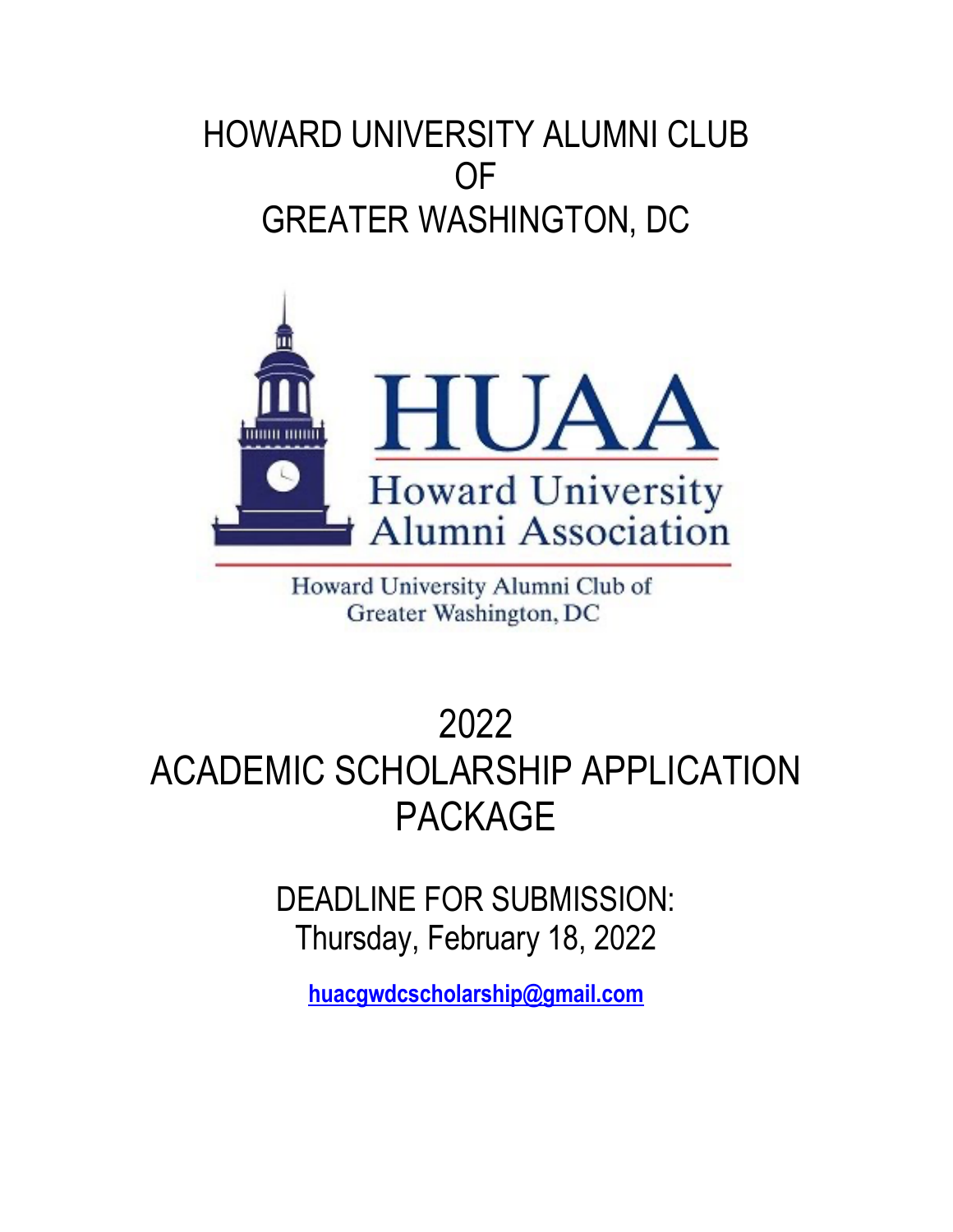#### **2022 SCHOLARSHIP APPLICATION**

The Howard University Alumni Club of Greater Washington, DC (HUAC-GWDC) has been in existence for more than 50 years. The club was established to promote Howard University as an institution of academic excellence, to create and maintain an environment that encourages alumni participation through volunteerism and financial support, and to sponsor activities and events in support of the University, its students and the community.

# **AWARDS**

HUAC-GWDC will award scholarships, in the amount of \$2000 each, to deserving undergraduate students currently enrolled in a degree-seeking curriculum and who are in good standing at Howard University.

## **ELIGIBILITY**

To be considered for a scholarship, the applicant must:

- $\triangleright$  Be a graduate of a high school located in Washington, DC, Alexandria and Arlington Counties, VA, Prince Georges and Montgomery Counties, MD;
- $\triangleright$  Be currently enrolled and in good standing with Howard University;
- $\triangleright$  Complete the application as prescribed by the instructions herein; and
- $\triangleright$  Have a grade point average of at least 2.5.

**NOTE:** Children of HUAC-GWDC members are not eligible for consideration of the HUAC-GWDC Scholarship.

### **APPLICATION AND VIDEO REQUIREMENTS**

To be considered for the scholarship, applicant must complete A VIDEO submission of no more than three minutes in length on the topic, *Why I love Howard***.** Once finished, you must **email** your completed application package to **huacgwdcscholarship@gmail.com**. Applications not completed in accordance with the application requirements will be deemed ineligible. Your application package must include the following:

- Ø **A complete typed and signed application;**
- Ø **A current Howard University transcript; and**
- Ø **A YouTube link of the Video Submission of no more than three minutes in length** *on* **the topic, Why I love Howard.**

Completed video submissions **MUST** be submitted via a **YouTube link and applications emailed** to **huacgwdcscholarship@gmail.com**, **no later than Thursday, February 18, 2022, 11:59 PM**. Video will be rated on Content, Creativity, and Cohesiveness. Title should be named: Why I Love Howard-Applicant's Name HUACGWDC 2022. Winners may be invited to attend a HUAC-GWDC meeting for announcement of the awards and to be introduced to the club members.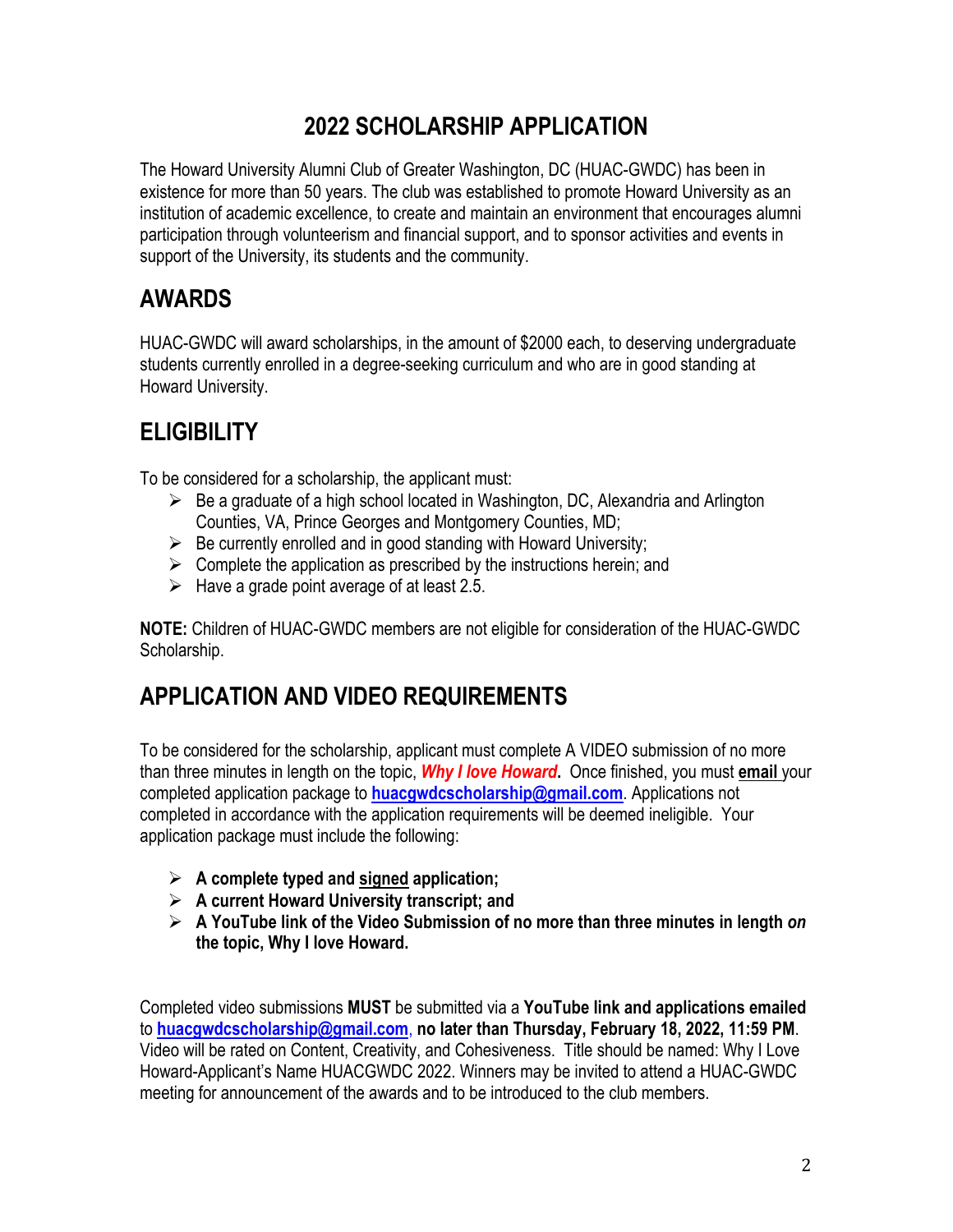#### Howard University Alumni Club of Greater Washington, DC 2022 Scholarship Application

| Montgomery County_ | High School Location: (Check One) DC___ Alexandria__ Arlington__ Prince Georges County__            |  |  |
|--------------------|-----------------------------------------------------------------------------------------------------|--|--|
|                    |                                                                                                     |  |  |
|                    |                                                                                                     |  |  |
|                    |                                                                                                     |  |  |
|                    | Current GPA: _____________Overall GPA: ______________Total Credit Hours: __________________________ |  |  |
|                    |                                                                                                     |  |  |
|                    | Current Academic Status: (Check One) □ Full Time □ Part Time                                        |  |  |
|                    | (Check One) Freshman □ Sophomore □ Junior □ Senior □ Grad Student □                                 |  |  |
|                    | Expected Date of Howard University Graduation: _________________________________                    |  |  |